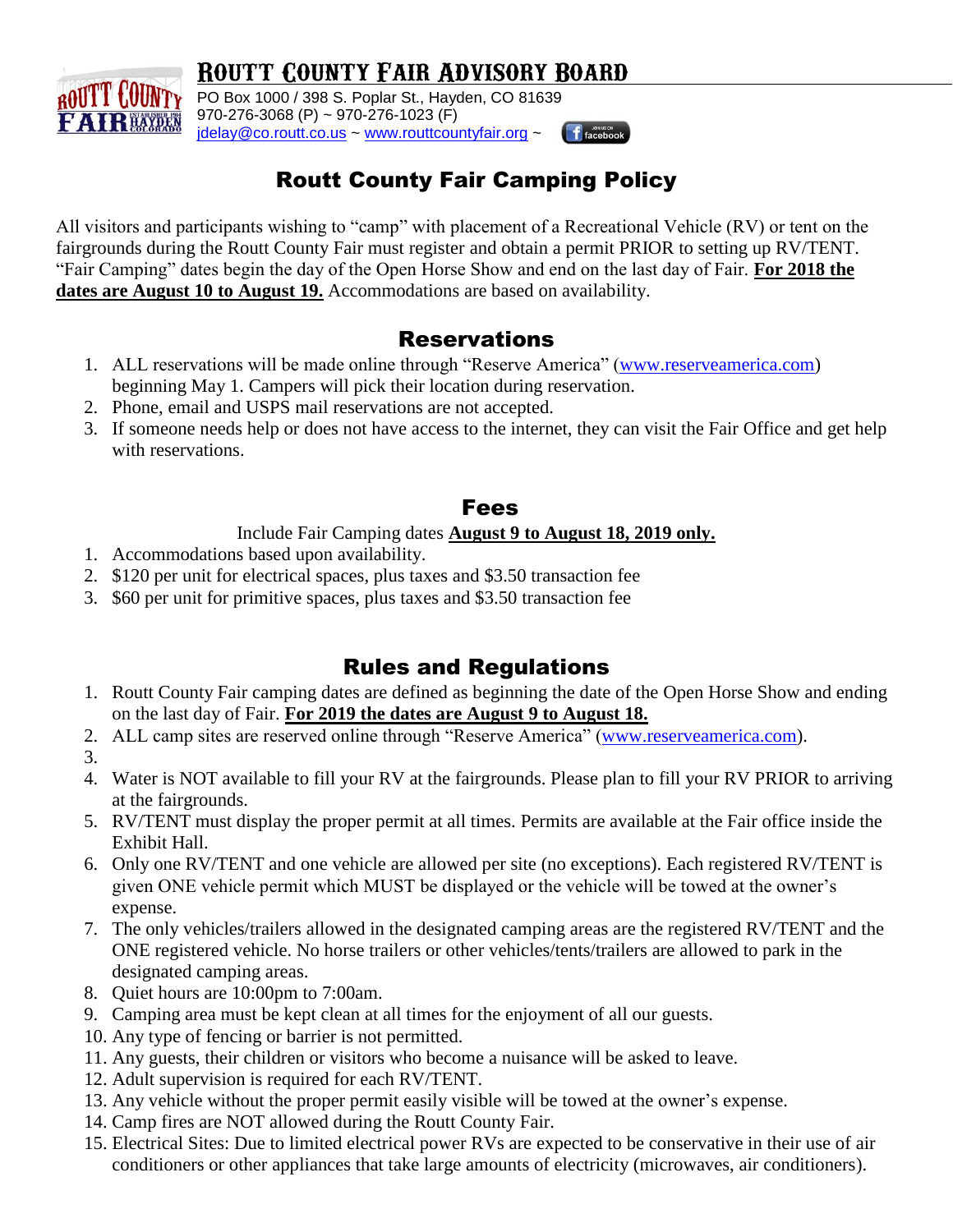- 16. DAMAGE TO SITE: Guest shall leave the site in as good a condition at the end of use as it was at the beginning of such use. Guest shall also be responsible for the costs of any cleaning or repair to the site or the Fairgrounds resulting from their use or that of their guests. In the event that County is required to clean or repair damage which is the responsibility of the Guest, County shall be entitled to recover such costs from Guest. County may deduct the cost of such repairs from the security deposit.
- 17. LIABILITY: The use of County facilities is at the user's own risk. Guests are responsible for their visitors. County assumes no responsibility or liability for the safety and security of RV tenants/campers/visitors. County is not responsible for loss or damage to RV tenants' or camping guests' property due to theft, vandalism, fire, any casualty, or act of God. Registered guests and all other users of this property expressly assume all risk of such loss or damage and must carry their own insurance.
- 18. DISCLAIMER: County provides its services, including but not limited to its sites, utilities, and amenities on an "as is" basis and makes no representations or warranties of any kind, either express or implied. By staying at or using County facilities, you agree to these terms and that under no circumstances will County be liable for direct, indirect, incidental or any other type of damages resulting from your use of any part of the fairgrounds. This includes, but is no way limited to, loss or injury caused in whole or in part by our negligence or things beyond our control.
- 19. INDEMNIFICATION: Guest shall indemnify and hold County harmless from any and all claims, demands, damages, costs and expenses, including reasonable attorney's fees for the defense thereof, for injury to person, loss of life or damage to property arising from the occupancy or use of the site, including by Guest's agents and invitees, occurring in or about the site and the Fairgrounds. In case of any action or proceeding brought against County by reason of any such claim, upon notice from County, Guest covenants to defend such action or proceeding by counsel reasonably satisfactory to County.
- 20. Attorney Fees: In the event either party to this Agreement brings suit to enforce or interpret any portion of this Agreement, the party substantially prevailing in such action shall be entitled to recover all costs incurred in such action, including without limitation reasonable attorney fees.
- 21. Venue and Choice of Laws: This Agreement shall be governed by and construed in accordance with the internal laws of the State of Colorado without reference to choice of laws rules. The parties agree that venue in any action to enforce or interpret this Agreement shall be in the District Court in the Fourteenth Judicial District for the State of Colorado.
- 22. RESERVATION OF RIGHTS: County reserves the right to amend these rules without prior notice to guests. County, at its discretion, reserves the right to refuse entry to Routt County Fair Camping areas to any person and to terminate this Agreement at any time with or without a refund. County also reserves the right to refuse to accommodate current and returning Guests that have violated our rules and regulations and/or have vacated the Routt County Fair Camping Areas without paying all fees.